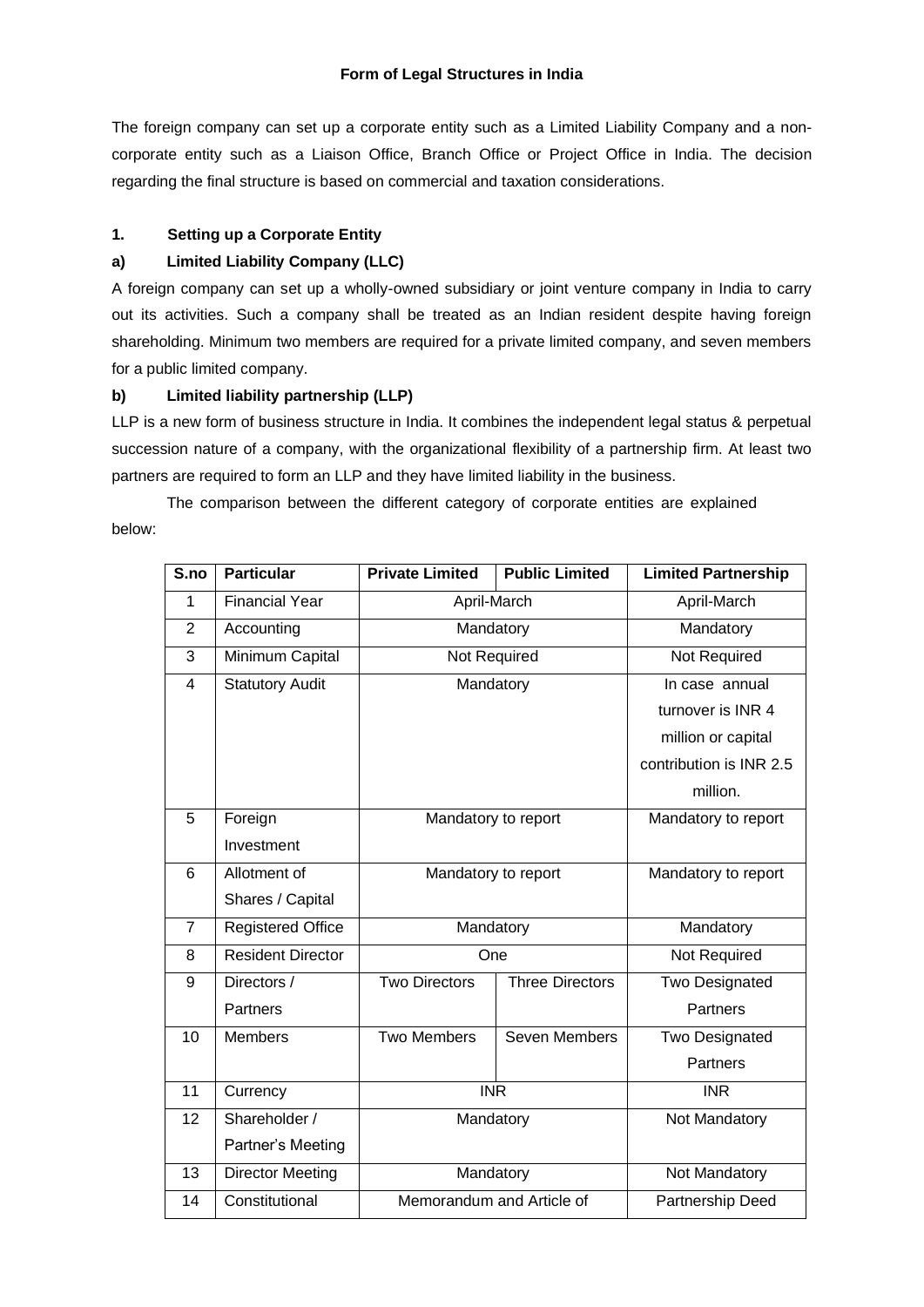|    | Documents                    | Association                                       |            |                |
|----|------------------------------|---------------------------------------------------|------------|----------------|
| 15 | Income Tax Rate              | 17.16% (Manufacturing)<br>25.17% (Other domestic) |            | 34.32%         |
| 16 | Listing on Stock<br>Exchange | Not Applicable                                    | Applicable | Not Applicable |

## Esta

blishing a limited company gives a strong presence and functional flexibility to foreign companies in India. The compliance obligation for foreign investment and operations is higher for a public company. On the other hand, LLP provides for more flexibility as it is required to file lesser paperwork than a limited company while still availing benefits and features of the former.

# **2. Setting up a non-corporate Entity**

## **a) Liaison office**

A liaison or a representative office can be opened in India subject to the approval of the Reserve Bank of India and the Ministry of Corporate Affairs. A liaison office can represent group companies in India, promoting import/export in India, promoting technical/financial collaborations on the parent company or group's behalf and Coordinating communications between parent/group companies and Indian companies.

A liaison office, however, cannot raise funds within India and has to manage its expenses via inward remittances received from the head office through normal banking channels. It is a suitable corporate entity to primarily oversee networking, create visibility about a company, and chart out future business opportunities in India.

#### **b) Branch Office**

A foreign company can conduct their business in India through its branch office that can be opened after obtaining specific approval from the Reserve Bank of India. A branch office can undertake the activities such as import & export of goods, rendering professional or consultancy services, carrying out research work in an area in which its parent company is engaged, promoting technical/financial collaborations on behalf of the parent company/ overseas group company, representing parent/group companies in India and acting as buying/selling agent in India, providing IT services and developing software in India and providing technical support for products supplied by parent company/group. The expenses of a branch office are to be managed by either remittance from abroad or income generated in India.

## **c) Project office**

A foreign company engaged by an Indian company to execute a project in India may set up a project office without obtaining approval from the Reserve Bank of India subject to prescribed reporting compliances.

A project office is prohibited from undertaking any activity other than the activity relating to and incidental to the execution of the project. The expenses are to be managed either by remittances received from abroad through normal banking channels or through income generated in India.

The comparison between the different category of non-corporate entities are explained below:

| S.no | <b>Particular</b>         | <b>Liaison Office</b>   | <b>Branch Office</b> | <b>Project Office</b>               |
|------|---------------------------|-------------------------|----------------------|-------------------------------------|
|      | <b>Financial Year</b>     | April-March             |                      | April-March                         |
|      | Accounting                | Not Mandatory           |                      | Mandatory                           |
| 3    | <b>Annual Certificate</b> | File an Annual Activity |                      | File an Annual Activity Certificate |